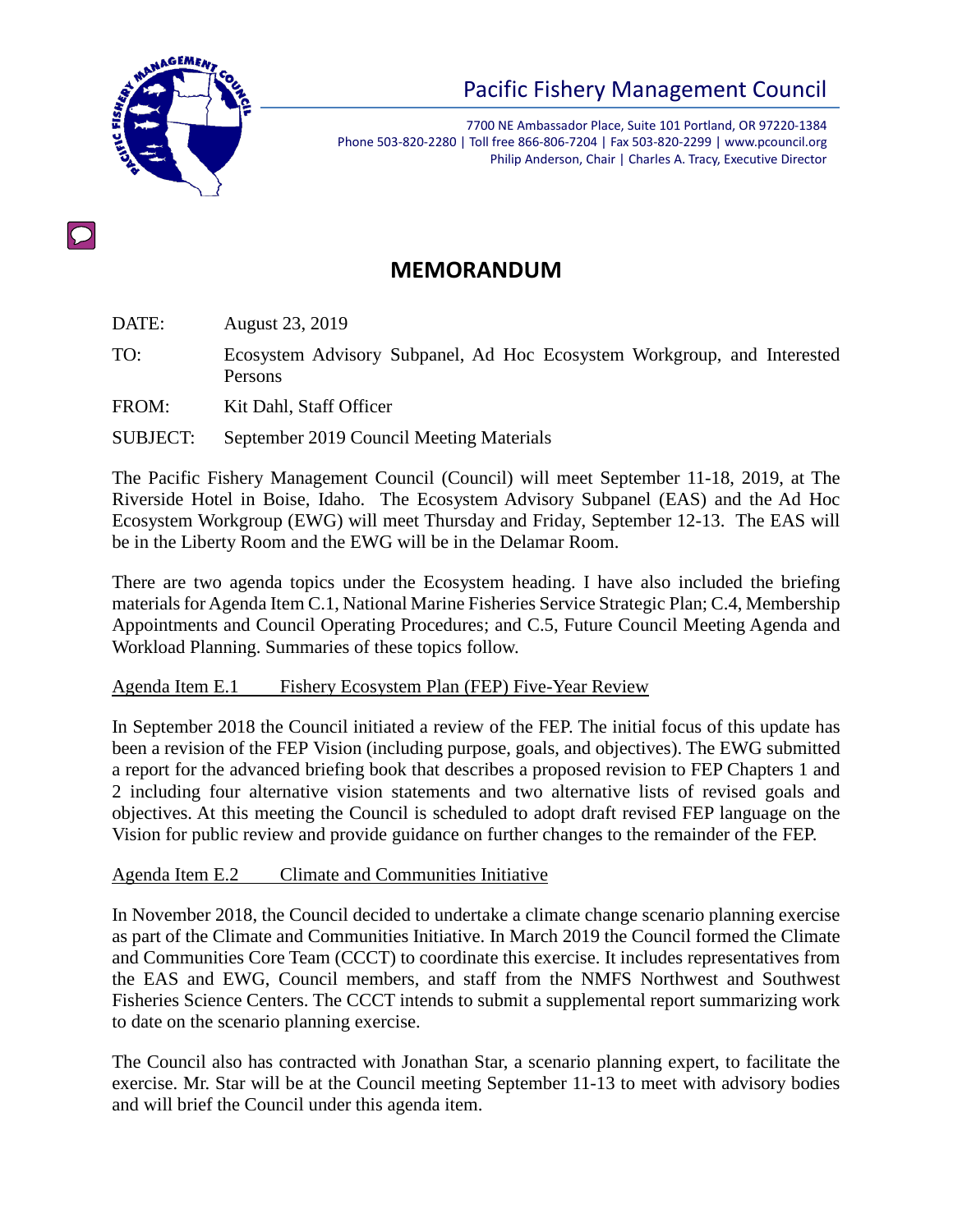### Agenda Item C.1 National Marine Fisheries Service Strategic Plan

National Marine Fisheries Service (NMFS) is soliciting Council and public feedback at this meeting on its West Coast Geographic Draft Strategic Plan (Agenda Item C.1.a, NMFS Report 1). Mr. Scott Burkart will brief the ecosystem committees on the Draft Plan.

#### Agenda Item C.4 Membership Appointments and Council Operating Procedures

The Council is scheduled to adopt changes to Council Operating Procedure (COP) 22 describing Council review and modification of essential fish habitat (EFH) provisions in fishery management plans (FMPs). Currently COP 22 is specific to the Groundfish FMP; these changes generalize the procedures to cover all four FMPs. Mr. Kerry Griffin will be available to discuss these changes.

#### Agenda Item C.5 Future Council Meeting Agenda and Workload Planning

To help you keep abreast of topics at future Council meetings, I am including the materials for Agenda Item C.5, Future Council Meeting Agenda and Workload Planning. You may wish to provide comments on what topics are proposed and at what meetings.

Paper copies of referenced briefing materials are enclosed. In addition, you may also obtain electronic copies of all the meeting materials on our website at [http://www.pcouncil.org/council](http://www.pcouncil.org/council-operations/briefing-books/)[operations/briefing-books/.](http://www.pcouncil.org/council-operations/briefing-books/) We also post supplemental briefing materials on our website, as they become available after distribution of the advanced briefing book. Public comment is available only in electronic form through the Council's [e-portal.](https://pfmc.psmfc.org/)

#### KRD:ael

Enclosures:

- 1. Agenda Item A.5: Council Agenda
- 2. Agenda Item E.1: Fishery Ecosystem Plan (FEP) Five-Year Review
- 3. Agenda Item E.2: Climate and Communities Initiative
- 4. Agenda Item C.1: National Marine Fisheries Service Strategic Plan
- 5. Agenda Item C.4: Membership Appointments and Council Operating Procedures
- 6. Agenda Item C.5: Future Council Meeting Agenda and Workload Planning
- 7. EAS and EWG Agendas
- 8. Informational Reports
- 9. Hotel-related Information
- 10. Council Roster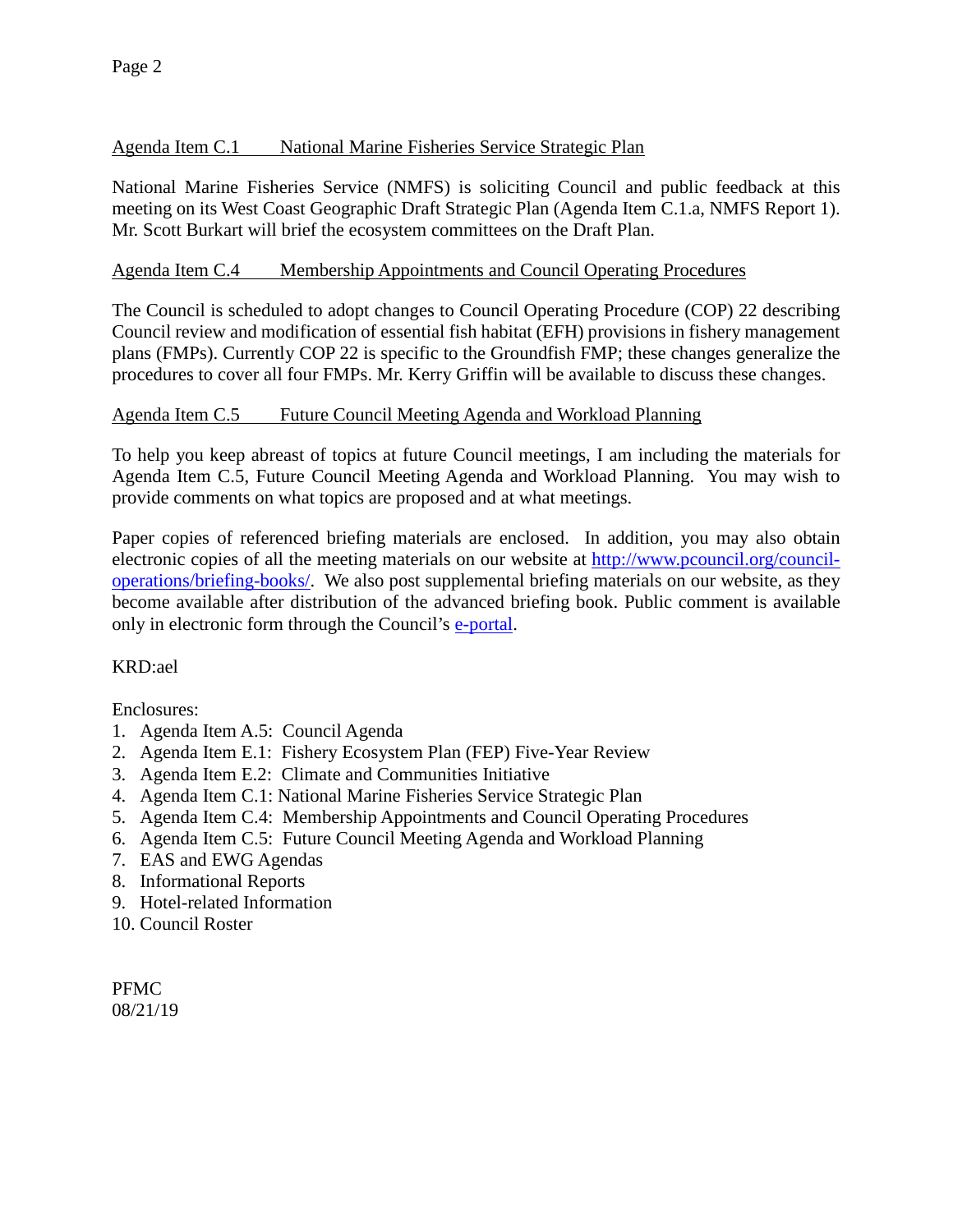

7700 NE Ambassador Place, Suite 101 Portland, OR 97220-1384 Phone 503-820-2280 | Toll free 866-806-7204 | Fax 503-820-2299 | www.pcouncil.org Philip Anderson, Chair | Charles A. Tracy, Executive Director

# **MEMORANDUM**

DATE: August 23, 2019

TO: Enforcement Consultants

FROM: Jim Seger, Staff Officer

SUBJECT: September 2019 Council Meeting Materials

The Pacific Fishery Management Council (Council) and its advisory bodies will meet September 11-18, 2019, at the Riverside Hotel, 2900 Chinden Blvd., Boise, ID 83714, telephone: 208-343- 1871.

The Enforcement Consultants (EC) will meet in the *Emerald Room* on *Friday, September 13* starting at *3 p.m.* and as necessary thereafter, through Tuesday, September 17).

Enclosed are materials for items on the EC Agenda and additional items that might be of interest to you. Your agenda allows you to add other items from the Council agenda, if you should decide there are other issues on which you would like to comment.

JLS:rdd

Enclosures:

- 1. Agenda Item A.5, Proposed Council Meeting Agenda
- 2. EC Agenda
- 3. GAP Agenda
- 4. GEMPAC/TAC Agenda
- 5. GMT Agenda
- 6. HC Agenda
- 7. HMSAS Agenda
- 8. HMSMT Agenda
- 9. LC Agenda
- 10. SAS Agenda
- 11. STT Agenda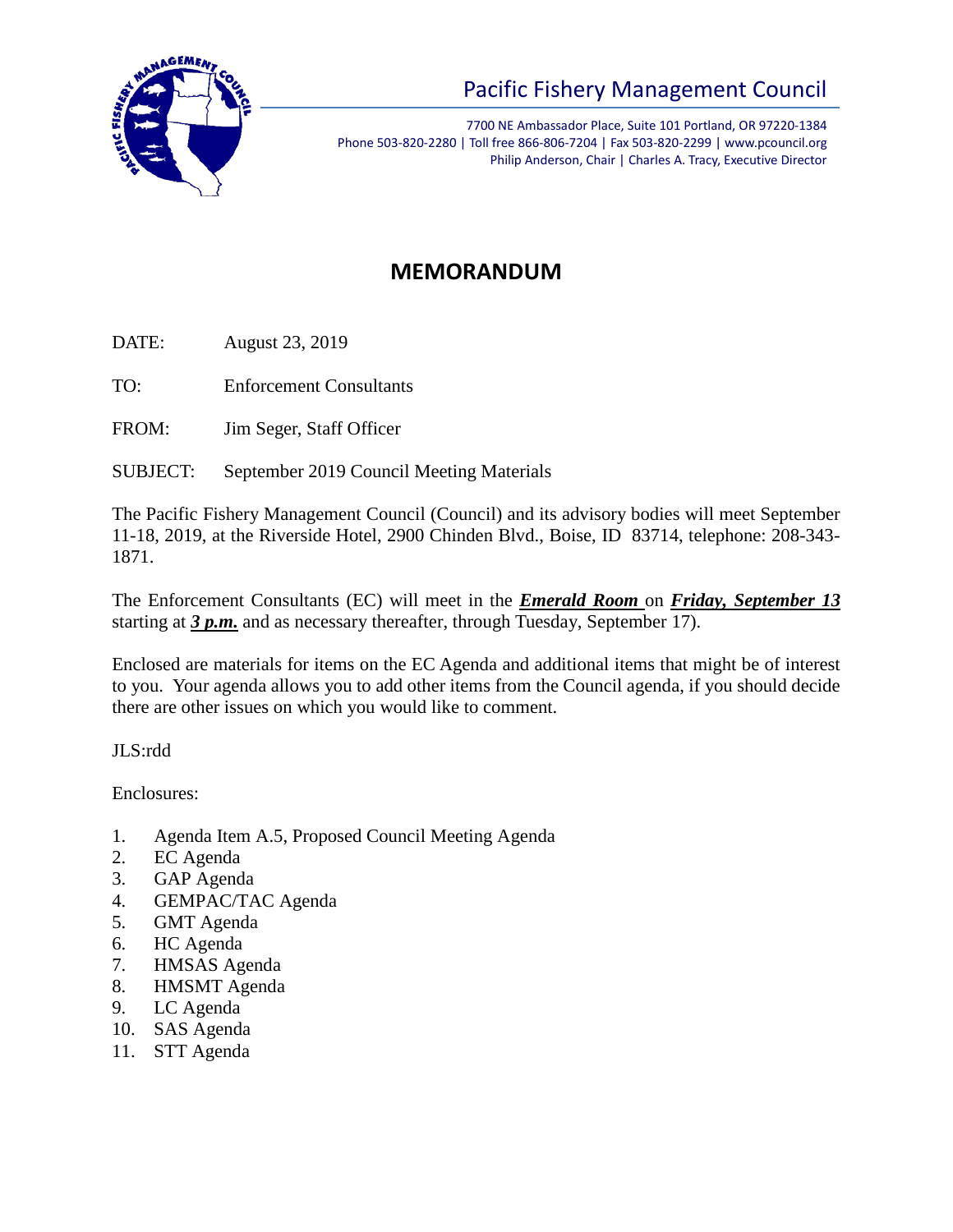### *(Halibut Management)*

- 12. G.1 2020 Catch Sharing Plan and Annual Regulations
- 13. G.2 Commercial Directed Fishery Regulations for 2020

### *(Groundfish Management)*

- 14. H.1 National Marine Fisheries Service Report
- 15. H.2 Workload and New Management Measure Update
- 16. H.3 Electronic Monitoring Program Guidelines and Data Storage Procedural Directive:
- 17. H.4 Endangered Species Act Mitigation Measures for Salmon
- 18. H.8 Initial Harvest Specifications and Management Measure Actions for 2021-2022 Management
- 19. H.9 Final Action on Inseason Adjustments Including Final Recommendations on Exempted Fishing Permits for 2020

### *(Highly Migratory Species Management)*

- 20. I.3 Exempted Fishing Permits Final Recommendations
- 21. I.4 Deep-Set Buoy Gear Authorization Final Action

### *(Administrative Matters)*

- 22. C.1 National Marine Fisheries Service Strategic Plan
- 23. C.5 Future Council Meeting Agenda and Workload Planning

## *(General Information)*

- 24. Informational Report 3 National Electronic Monitoring Workshop Series
- 25. Hotel-related Information
- 26. Council Roster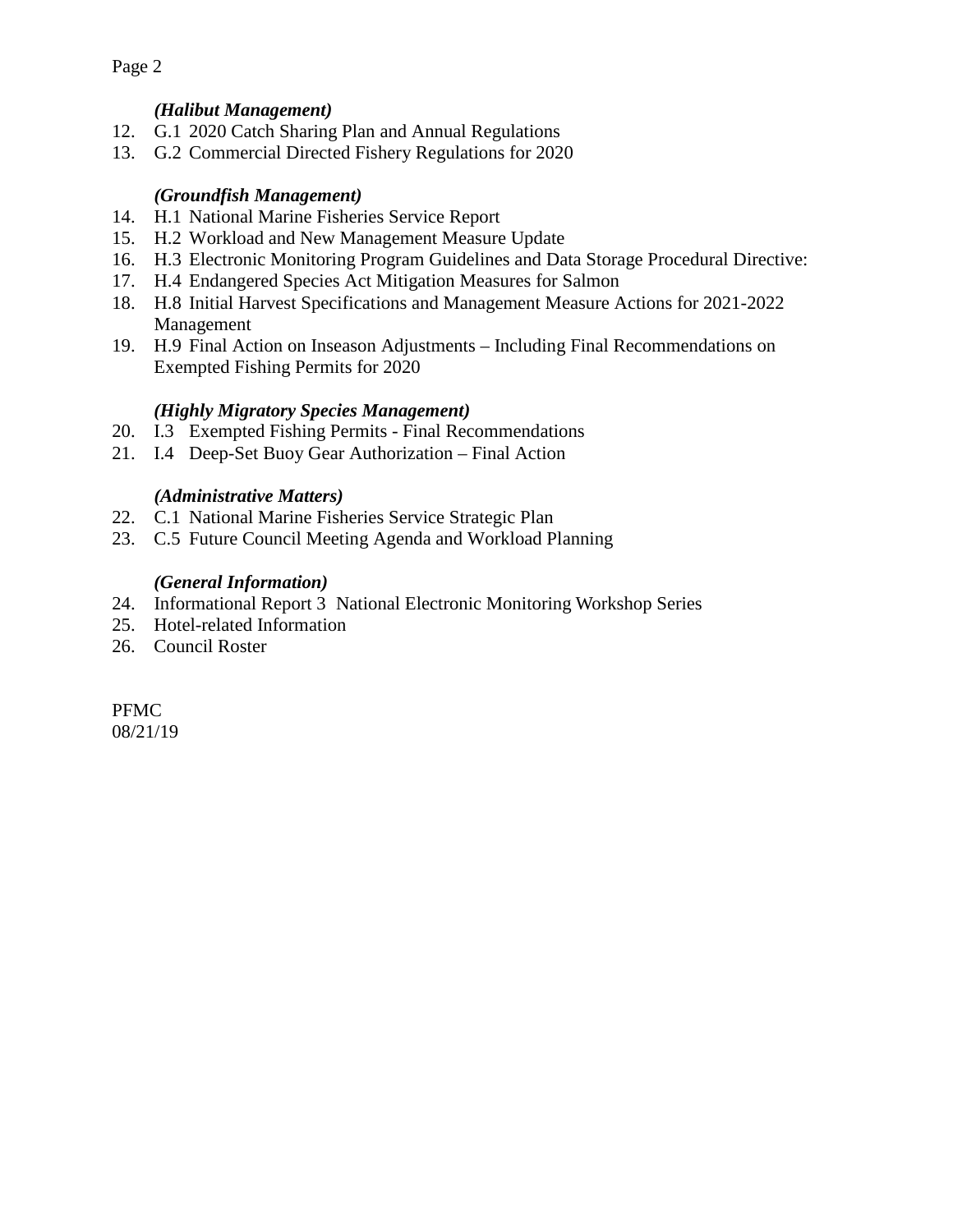

7700 NE Ambassador Place, Suite 101 Portland, OR 97220-1384 Phone 503-820-2280 | Toll free 866-806-7204 | Fax 503-820-2299 | www.pcouncil.org Philip Anderson, Chair | Charles A. Tracy, Executive Director

# **MEMORANDUM**

DATE: August 23, 2019

TO: Groundfish Advisory Subpanel, Groundfish Management Team, and Groundfish Interested Persons

FROM: Mr. Todd Phillips, Groundfish Staff Officer

SUBJECT: September 2019 Council Meeting Materials

The Pacific Fishery Management Council (Council) and its advisory bodies will meet September 11 – 18 at the Riverside Hotel, 2900 Chinden Blvd, Boise, ID 83714. The Groundfish Management Team (GMT) and Groundfish Advisory Subpanel (GAP) meetings will begin at 8 a.m. on Friday, September 13 in the Cinnabar and Ponderosa Rooms, respectively.

The Council is scheduled to consider several important groundfish agenda items and related matters of interest, including:

- Matters raised during the Open Comment Period;
- National Marine Fisheries Service Strategic Plan;
- Current Habitat Issues:
- Fishery Ecosystem Plan (FEP) Five-year Review;
- Climate and Communities Initiative;
- Legislative Matters;
- Pacific Halibut: 2020 Catch Sharing Plan and Annual Regulations;
- Pacific Halibut: Commercial Directed Fishery Regulations for 2020;
- Groundfish: National Marine Fisheries Service Report;
- Workload and New Management Measure Update;
- Electronic Monitoring Program Guidelines and Data Storage Procedural Directive;
- Endangered Species Act Mitigation Measures for Salmon;
- Adopt Final Stock Assessments;
- 2020 Harvest Specifications for Cowcod and Shortbelly Rockfish;
- Phased In Approaches to Changing Harvest Limits Scoping
- Initial Harvest Specifications and Management Measures for 2021-2022 Management
- Final Action on Inseason Adjustments Including Final Recommendations on Exempted Fishing Permits for 2020;
- Methodology Review Final Topic Selection;
- Membership Appointments and Council Operating Procedures;
- Future Council Meeting Agenda and Workload Planning.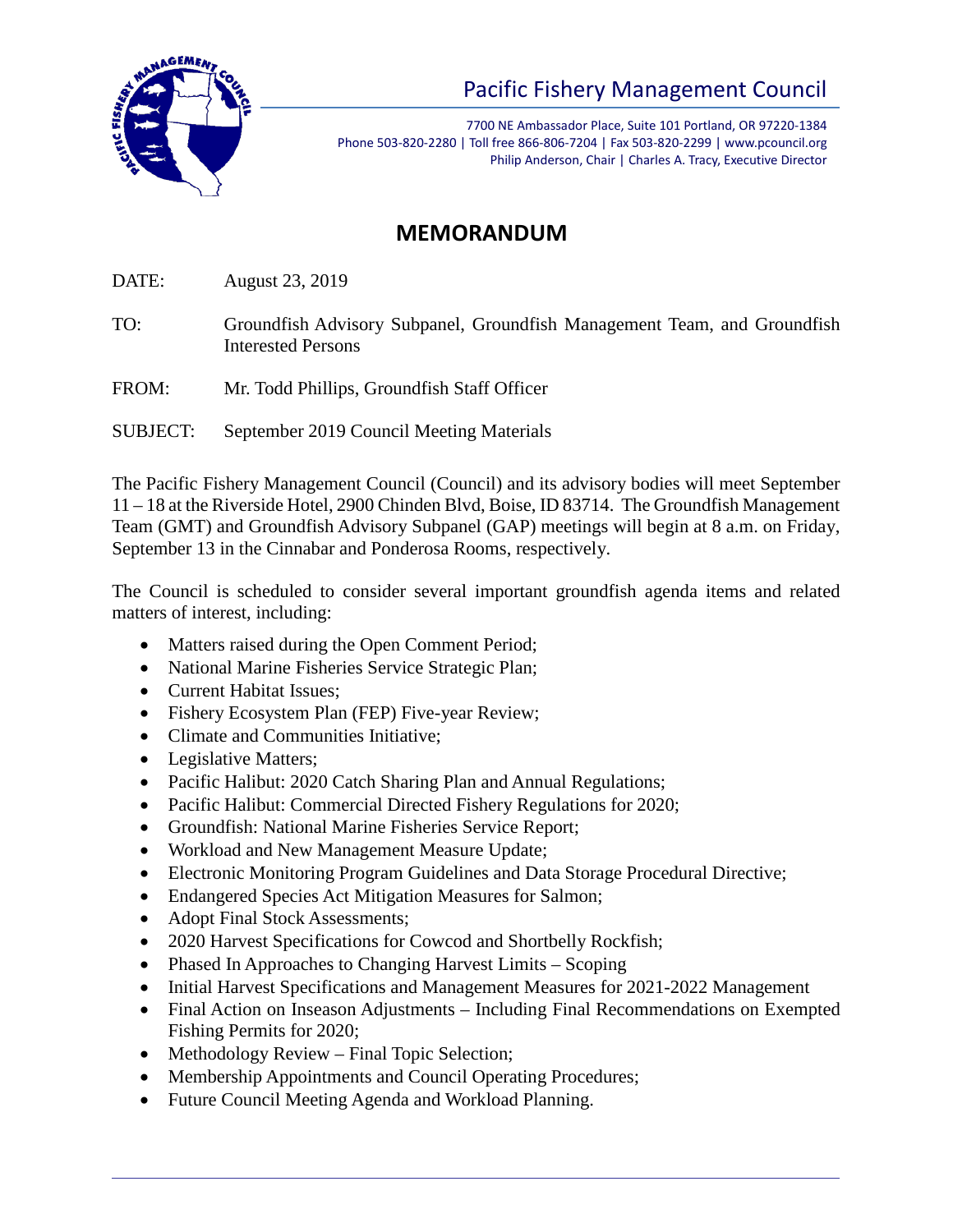Additionally, on Saturday, September 14, 2019, an evening question and answer session will be held at 7:00 p.m. in the Ponderosa Room to discuss groundfish stock assessments that were completed in 2019. This ancillary meeting will provide opportunity to discuss the process and outcomes of these assessments for attendees.

As a reminder, the Council's web-based public comment [e-portal](https://www.pcouncil.org/2018/10/55989/council-announces-new-comment-e-portal/) will be the only way to submit comments to the advanced and/or supplemental Briefing Book.

This mailing includes the enclosures listed below. Please review these briefing materials in advance to facilitate an efficient meeting week. As always, all briefing materials are also available on the web at [http://www.pcouncil.org/council-operations/council-meetings/current-meeting/.](http://www.pcouncil.org/council-operations/council-meetings/current-meeting/)

Thank you for your commitment to the Council process and management of Pacific groundfish fisheries.

### TMP:rdd

Enclosures include:

- 1. Agenda Item A.5 Council Meeting Agenda
- 2. Agenda Item B Open Comment Period
- 3. Agenda Item C Administrative
- 4. Agenda Item D Habitat
- 5. Agenda Item E Ecosystem
- 6. Agenda Item G Pacific Halibut Management
- 7. Agenda Item H Groundfish Management
- 8. Enforcement Consultants Agenda
- 9. GAP Agenda
- 10. GMT Agenda
- 11. Habitat Committee Agenda
- 12. Ecosystem Workgroup Agenda
- 13. Ecosystem Advisory Subgroup Agenda
- 14. Scientific and Statistical Committee Agenda and Draft Minutes
- 15. Informational Reports
- 16. Hotel-related Information
- 17. Council Roster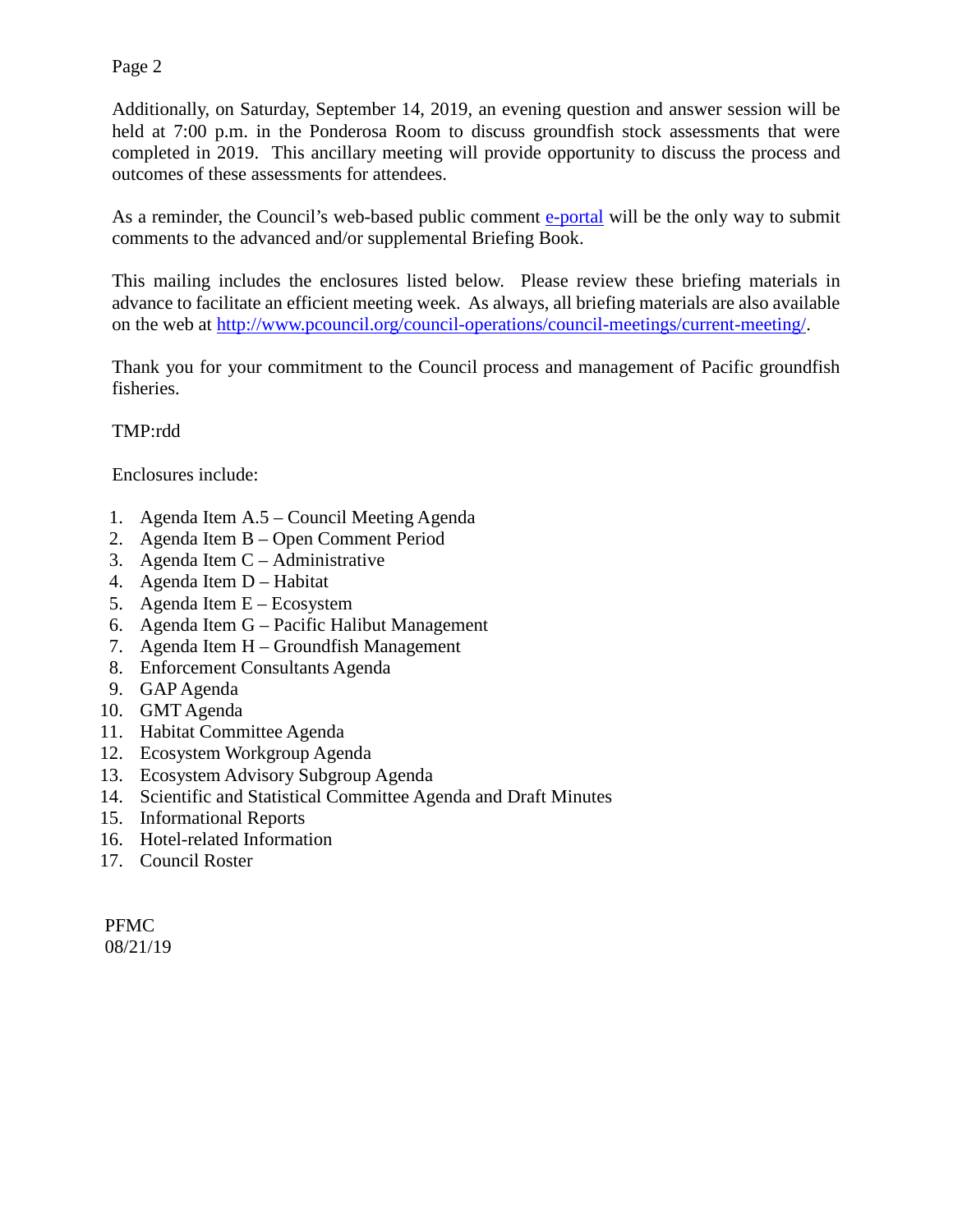

7700 NE Ambassador Place, Suite 101 Portland, OR 97220-1384 Phone 503-820-2280 | Toll free 866-806-7204 | Fax 503-820-2299 | www.pcouncil.org Philip Anderson, Chair | Charles A. Tracy, Executive Director

## **MEMORANDUM**

DATE: August 23, 2019

- TO: Highly Migratory Species Advisory Subpanel, Highly Migratory Species Management Team, and Interested Persons
- FROM: Dr. Kit Dahl, Staff Officer for Highly Migratory Species
- SUBJECT: September 2019 Council Meeting

The Pacific Fishery Management Council (Council) meets September 11-18, 2019, at The Riverside Hotel in Boise, Idaho. The Highly Migratory Species Advisory Subpanel (HMSAS) and the Highly Migratory Species Management Team (HMSMT) will meet Saturday through Monday, September 14-16. The HMSAS will be in the North Star Room and the HMSMT will be in the Liberty Room. The meetings begin at 8 a.m. each day. Four HMS topics are on the Council agenda. Summaries of these topics follow. I am also including briefing materials for two administrative items.

I.1 National Marine Fisheries Service Report

National Marine Fisheries Service (NMFS) West Coast Region will report on recent regulatory activities. The Southwest Fisheries Science Center will report on HMS-related research activities.

I.2 Recommend International Management Activities

Council and NMFS staffs will report on the outcomes of regional fishery management organization (RFMO) meetings of interest to the Council that occurred between the June and September Council meetings. The Permanent Advisory Committee (PAC) to Advise the U.S. Commissioners to the Western and Central Pacific Fisheries Commission (WCPFC) will meet October 10-11. The Council may review and comment on U.S. positions and PAC priorities for the upcoming Sixteenth Regular Session of the WCPFC.

#### I.3 Exempted Fishing Permits - Final Recommendations

In June 2019, the Council received an application from Nathan Perez and Thomas Carson to test using deep-set buoy gear (DSBG) at night and gave it preliminary approval. At this meeting the Council will make a final recommendation on the application.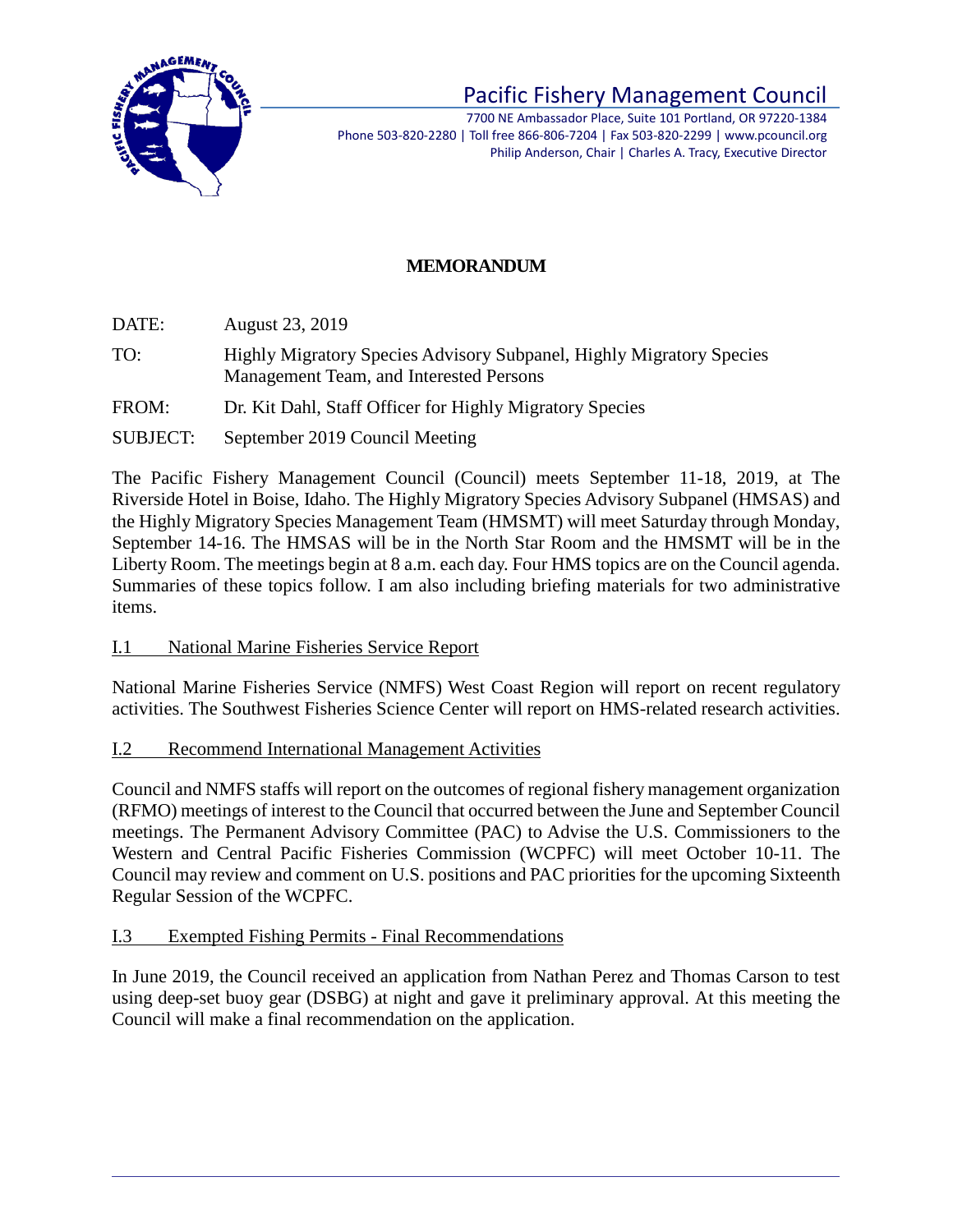### I.4 Deep-Set Buoy Gear Authorization – Final Action

The Council is scheduled to take final action on its proposal to authorize a fishery targeting swordfish with deep-set buoy gear. NMFS has provided a preliminary draft environmental impact statement to inform the Council's decision. The main issue under consideration is a limited entry permit program for vessels fishing in the Southern California Bight. The Council also needs to adopt commensurate amendments to the Fishery Management Plan for West Coast Fisheries for Highly Migratory Species (HMS FMP). Draft amendment text is included in the briefing materials.

### C.4 Membership Appointments and Council Operating Procedures

The Council is scheduled to adopt changes to Council Operating Procedure (COP) 22 describing Council review and modification of essential fish habitat (EFH) provisions in fishery management plans (FMPs). Currently COP 22 is specific to the Groundfish FMP; these changes generalize the procedures to cover all four FMPs. Mr. Kerry Griffin briefed the HMSMT on this issue during its August 27 webinar and he will be available to brief the HMSAS at the Council meeting.

#### C.5 Future Council Meeting Agenda and Workload Planning

To help you keep abreast of topics at future Council meetings, I am including the materials for Agenda Item C.5, Future Council Meeting Agenda and Workload Planning. You may wish to provide comments on what topics are proposed and at what meetings.

Paper copies of referenced briefing materials are enclosed. You may obtain electronic copies of all the meeting materials on our website at [http://www.pcouncil.org/council-operations/briefing](http://www.pcouncil.org/council-operations/briefing-books/)[books/.](http://www.pcouncil.org/council-operations/briefing-books/) We also post supplemental briefing materials on our website as they become available after distribution of the advanced briefing book.

As always, thank you for your service to the Council process.

#### KRD:ael

Enclosures:

- 1. Agenda Item A.5: Council Meeting Agenda
- 2. Agenda Item I.1: NMFS Report
- 3. Agenda Item I.2: Recommend International Management Activities
- 4. Agenda Item I.3: Exempted Fishing Permits Final Recommendations
- 5. Agenda Item I.4: Deep-Set Buoy Gear Authorization Final Action
- 6. Agenda Item C.4: Membership Appointments and Council Operating Procedures
- 7. Agenda Item C.5: Future Council Meeting Agenda and Workload Planning
- 8. HMSAS and HMSMT Meeting Agendas
- 9. Informational Reports
- 10. Hotel-related Information
- 11. Council Roster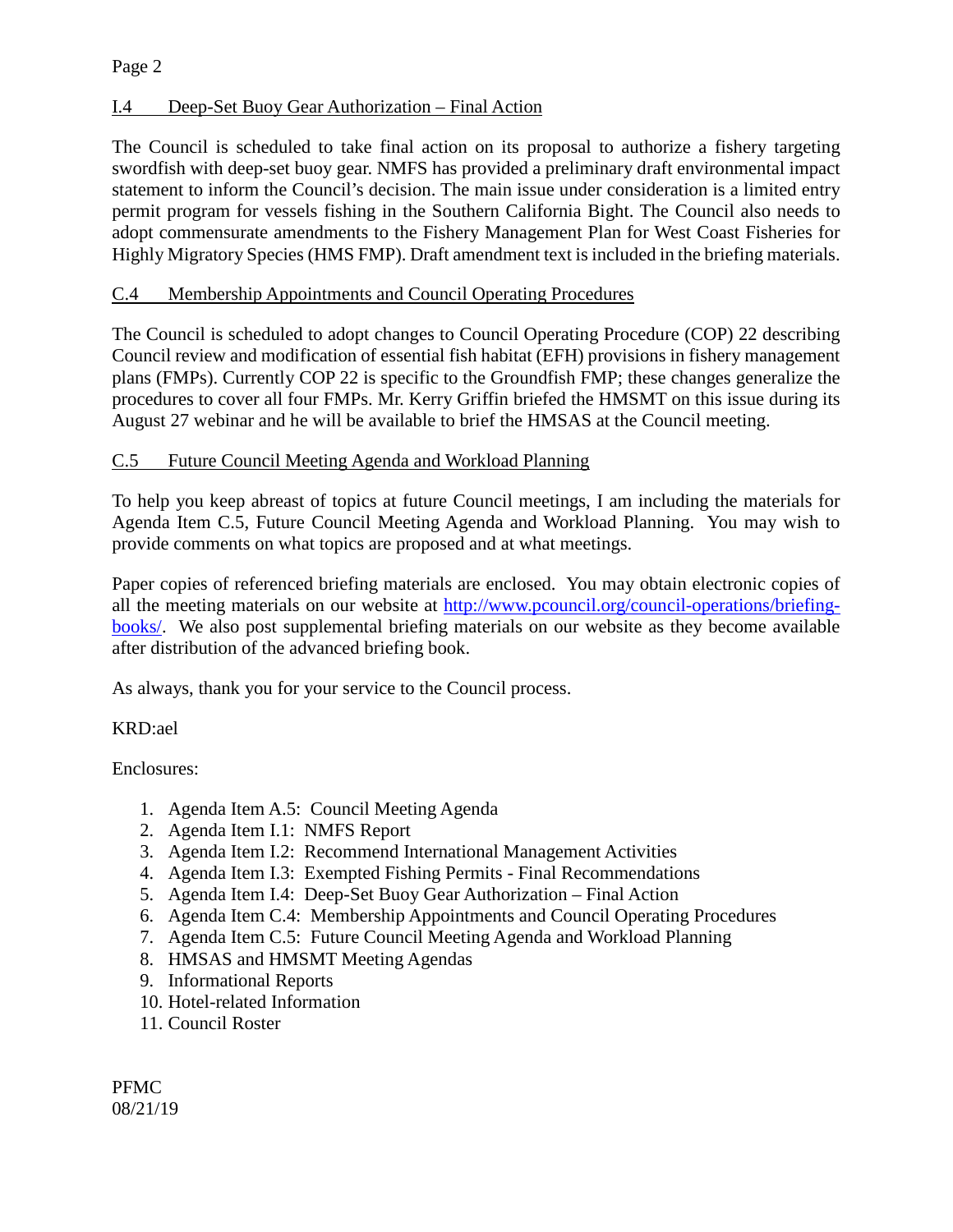

7700 NE Ambassador Place, Suite 101 Portland, OR 97220-1384 Phone 503-820-2280 | Toll free 866-806-7204 | Fax 503-820-2299 | www.pcouncil.org Philip Anderson, Chair | Charles A. Tracy, Executive Director

# **MEMORANDUM**

DATE: August 23, 2019

TO: Salmon Advisory Subpanel, Salmon Technical Team, Model Evaluation Workgroup, and Interested Persons

- FROM: Robin Ehlke, Salmon and Halibut Staff Officer
- SUBJECT: September 2019 Council Meeting

The Pacific Fishery Management Council (Council) will meet September 13-18, 2019, at the Riverside Hotel in Boise, Idaho. The Salmon Advisory Subpanel (SAS) and the Salmon Technical Team (STT) will be meeting on Friday, September 13 at the Council meeting, and the Model Evaluation Workgroup (MEW) will not attend. The STT and MEW will also meet via webinar on August 29, 2019, to discuss pertinent topics on the Council agenda. The Chair of the MEW is invited to attend the September Council meeting.

The Council's September meeting agenda includes topics on salmon and halibut, as well as topics on ecosystem, groundfish, and administration matters that may be of interest.

There are four agenda items on the Council schedule related to salmon management. Salmon is on the Council agenda September 13-14. Agenda Item F.1 is the final topic selection for the 2019 salmon methodology review. Agenda Item F.2 covers the salmon rebuilding plans and includes final adoption of the three coho plans and a potential discussion on Sacramento River fall Chinook harvest model development. The risk assessment review for Southern Resident Killers Whales (SRKW) is under Agenda Item F.3, and Agenda Item F.4 is a review of the annual salmon management cycle.

At the April Council meeting, the Council recommended five topics for methodology review in 2019; however, additional topics may be added prior to the final adoption. Currently, there are five topics listed for methodology review: (1) Complete the documentation of the development of the new Chinook Fishery Regulation Assessment Model (FRAM) base period including algorithms, and review and update the FRAM documentation and User Manual that is currently on the Council website; (2) Develop a framework for evaluating post-season metrics of model performance for FRAM; (3) Conduct the technical analysis needed to inform a change of the salmon management boundary line from latitude 40° 05' (Horse Mountain, California) five miles north to latitude 40° 10'; (4) Examine the data and models used to forecast impacts on Columbia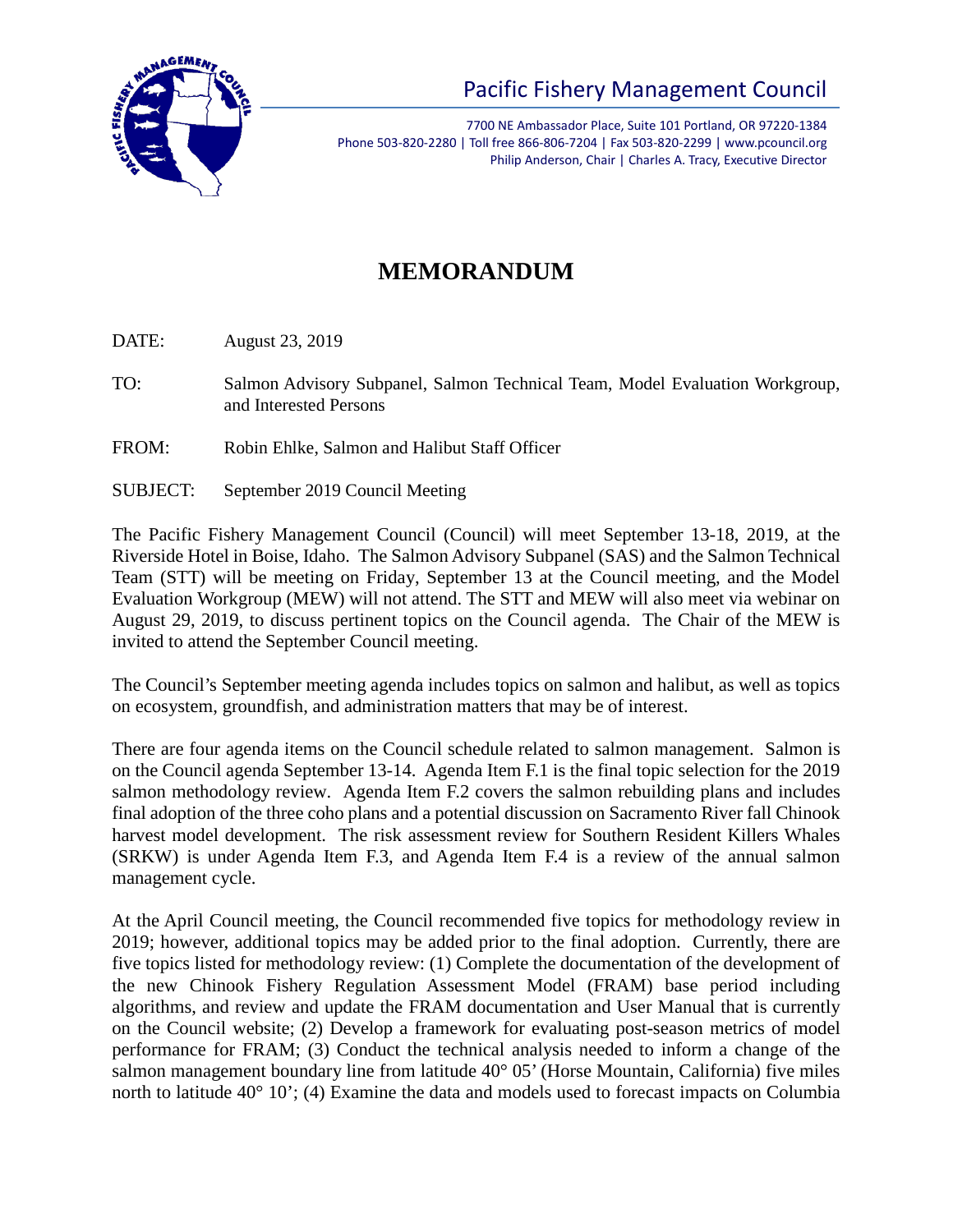River summer Chinook to determine whether a change in methodology is warranted; and (5) Provide documentation of the abundance forecast approach used for Willapa Bay natural coho.

The three coho rebuilding plans were adopted as drafts for public review in April, and scheduled to be adopted as final under Agenda Item F.2. In addition, when the two Chinook plans were adopted as final at the April Council meeting, the Council asked the STT to provide a scoping report, as early as the September meeting if possible. The report outlines the estimated time, workload, and data needs associated with developing a Sacramento River Fall Chinook harvest model similar to the model used for Klamath River fall Chinook, and will also be covered under Agenda Item F.2.

Under Agenda Item F.3, the SRKW workgroup is scheduled to provide a draft risk assessment to the Council. The workgroup consists of tribal, Federal, and state entities and was developed in April 2019. Agenda Item F.4 is a review of the annual salmon management cycle. As you may recall in April 2019, National Marine Fisheries Service (NMFS) announced it would be unable to publish the 2019 salmon regulations by May 1, which resulted in some fisheries having a planned start date of May 6. This was due in part to the late timing of the April Council meeting. The review will outline the NMFS rule-making process and provide scenarios to help avoid delays in future years.

For Pacific Halibut Management topics (Agenda Item G.1), the Council is scheduled to adopt for consideration proposed changes to the Pacific Halibut Catch Sharing Plan for 2020, and proposed changes to annual fishery regulations for 2020. This topic typically focuses on recreational fisheries. Beginning in 2019, the non-Indian commercial directed halibut fishery will be part of the Council's two-meeting pre-season process, and will consider proposals for regulations in 2020 under agenda item G.2. The Council will consider the proposals at the upcoming September meeting, and is scheduled to take final action at the November Council meeting. Pacific Halibut is on the Council's agenda Saturday, September 14.

Ecosystem topics of interest include the 5-year review of the Council's Fishery Ecosystem Plan (Agenda Item E.1) and an update on the Climate and Communities Initiative (Agenda Item E.2). Ecosystem topics are on the Council agenda Friday, September 13.

Groundfish topics related to salmon include Workload and New Management Measure Update (Agenda Item H.2) which will include the "ping rate' topic for salmon trollers, and Agenda Item H.4 will cover the Preliminary Preferred Alternative for Endangered Species Act Salmon Mitigation Measures.

In addition to the usual administrative matters including future workload and agenda planning (Agenda Item C.5), the Council will also discuss membership appointments and Council Operating Procedures (COP) including COP 22 (Agenda Item C.4) on Wednesday, September 18. Habitat Issues (Agenda Item D.1) is on the Council agenda Friday, September 13 and Legislative Matters are covered under Agenda Item C.2 on Monday, September 16. Also on Friday, September 13, under Agenda Item C.1, NMFS will provide their strategic plan for the West Coast Region and is interested in getting feedback from the Council and its advisory bodies. For reference, NMFS gave the Council a [presentation](https://www.pcouncil.org/wp-content/uploads/2019/06/B1a_Sup_NMFS_PPT1_Council-presentation-6.10.2019-330PM_June2019BB.pdf) on this topic in June (Agenda Item B.1.a, June 2019).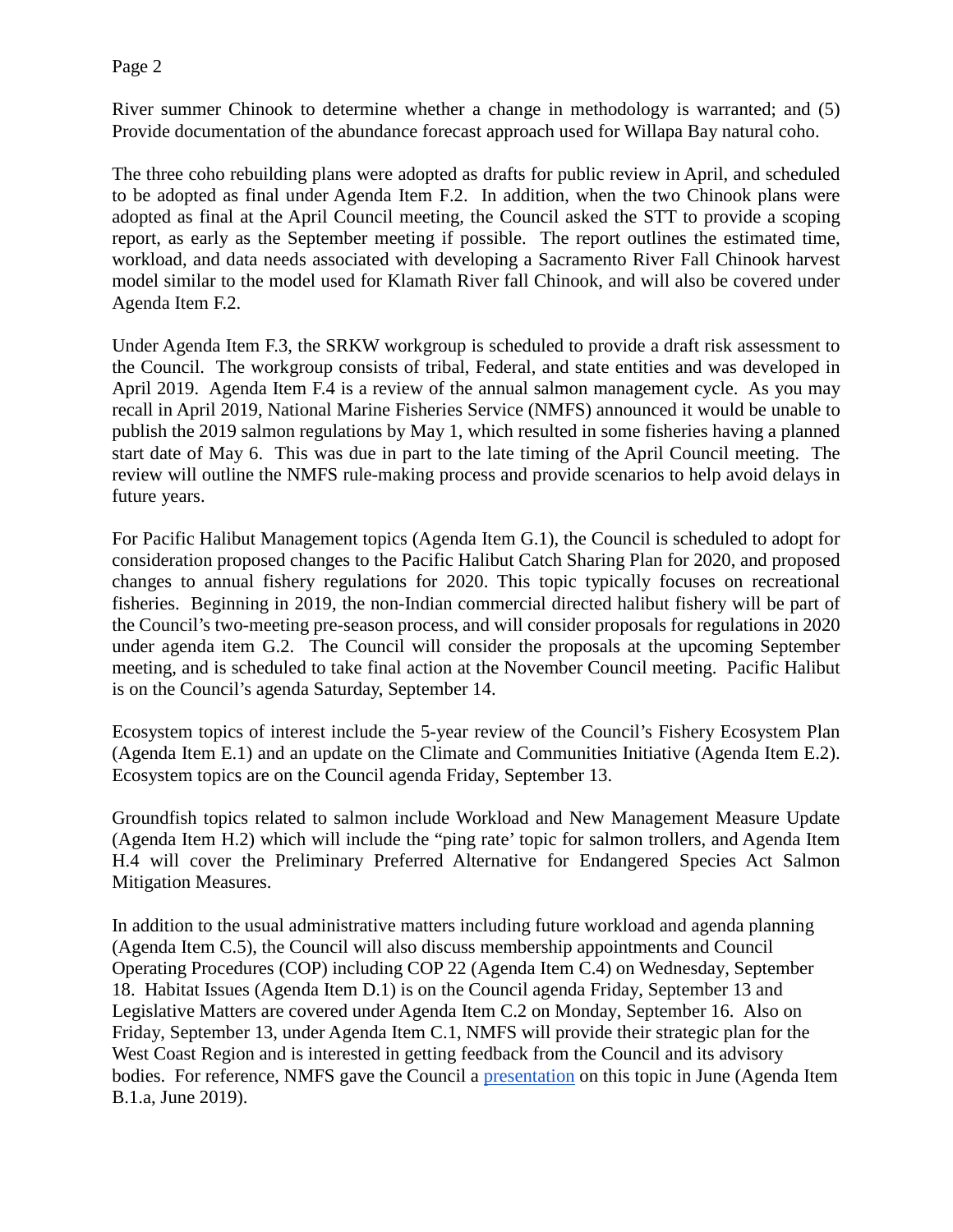Electronic copies of all the meeting materials are posted on our website at [http://www.pcouncil.org/council-operations/briefing-books/.](http://www.pcouncil.org/council-operations/briefing-books/) We will also post supplemental briefing materials on our website as they become available after distribution of the advanced briefing book.

If you have any questions, feel free to contact me. Thank you for your commitment to PFMC.

#### RDE:ael

Enclosures:

- 1. Agenda Item C.1 NMFS Strategic Plan WCR
- 2. Agenda Item C.2 Legislative Matters
- 3. Agenda Items C.4, C.5 Administrative Matters
- 4. Agenda Item D.1 Habitat Issues
- 5. Agenda Items E.1, E.2 Ecosystem-Based Management
- 6. Agenda Items F.1-F.4 Salmon Management
- 7. Agenda Item G.1, G.2 Pacific Halibut Management
- 8. Agenda Item H.2, H.4 Groundfish Management
- 9. STT Agenda
- 10. SAS Agenda
- 11. SSC Agenda
- 12. HC Agenda
- 13. Informational Reports
- 14. Hotel-related Information

PFMC

8/21/19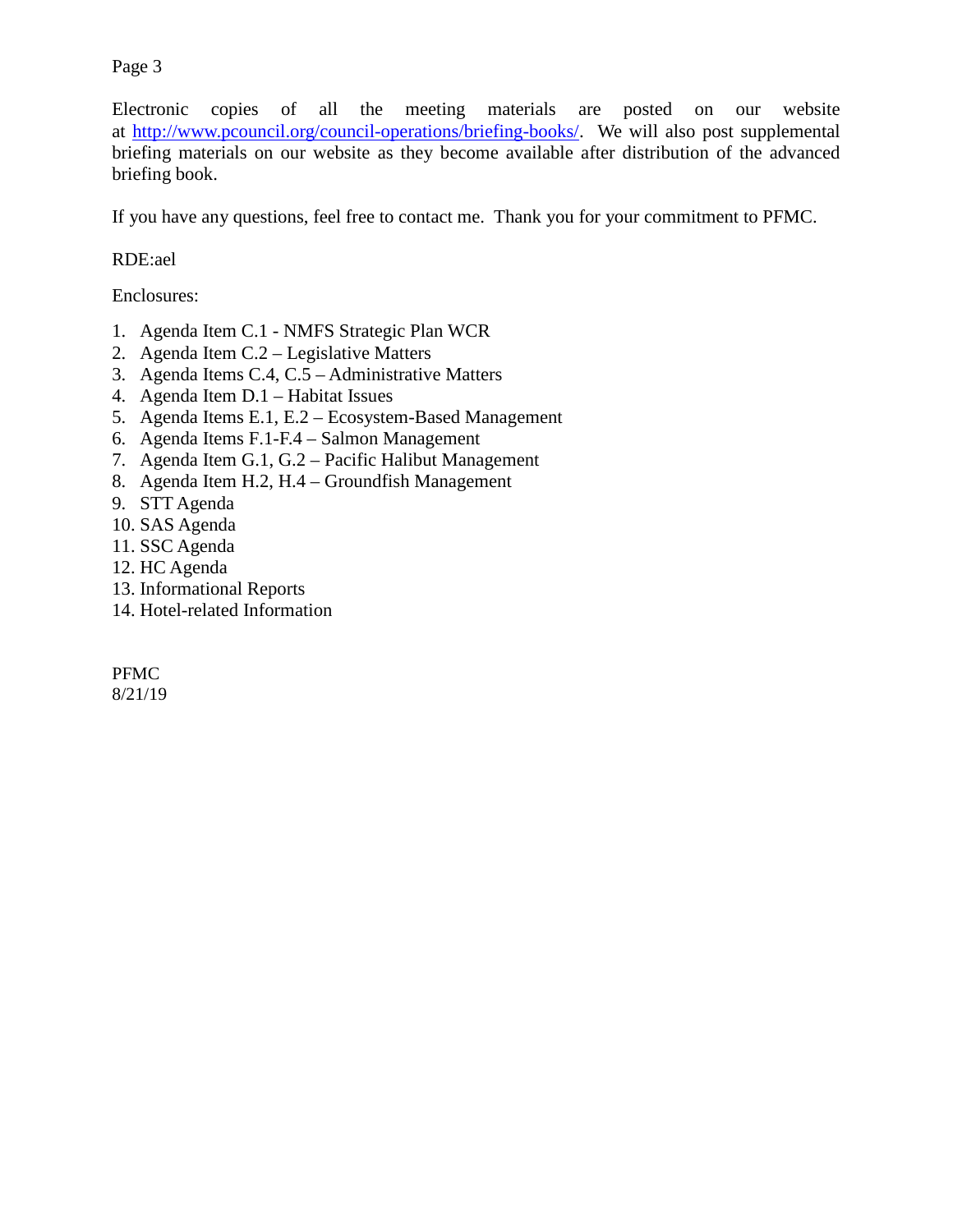

7700 NE Ambassador Place, Suite 101 Portland, OR 97220-1384 Phone 503-820-2280 | Toll free 866-806-7204 | Fax 503-820-2299 | www.pcouncil.org Philip Anderson, Chair | Charles A. Tracy, Executive Director

# **MEMORANDUM**

DATE: August 23, 2019

TO: Scientific and Statistical Committee

FROM: John DeVore, Staff Officer

SUBJECT: September 2019 Council Meeting Materials

The Pacific Fishery Management Council (Council) and its advisory bodies will meet September 11-18, 2019 at The Riverside Hotel, 2900 Chinden Blvd., Boise, Idaho. The Scientific and Statistical Committee (SSC) will meet on Wednesday, September 11 starting at 10 a.m. in the Aspen Room, and Thursday September 12 and Friday, September 13 starting at 8 a.m. each of those days in the Aspen Room. Your meeting materials are enclosed.

## Council Administrative Matters

The SSC will review the credentials of two nominees to Council management teams/workgroups and report their recommendations to the Council under the Council's closed session. Mr. Brian Hooper has been nominated to the Groundfish Endangered Species Workgroup to fill the National Marine Fisheries Service (NMFS) West Coast Region seat vacated by Ms. Sarah Williams. Ms. Erica Crust has been nominated to the Groundfish Management Team to fill the Washington Department of Fish and Wildlife seat vacated by Ms. Jessi Doerpinghaus.

The SSC will review the draft NMFS West Coast Geographic Strategic Plan and provide their recommendations to the Council.

The SSC will also discuss future workload planning and may report to the Council on their plans under Agenda Item C.5.

#### Ecosystem-Based Management

The SSC will review analyses informing three focus topics: 1) albacore distribution and availability forecasts, 2) salmon stoplight indicators and forecasts, and 3) spatial indicators of bottom contact by trawl gear and fixed gear and will provide guidance to analysts and the Integrated Assessment Team on how these issues are analyzed and reported in the March 2019 California Current ecosystem report.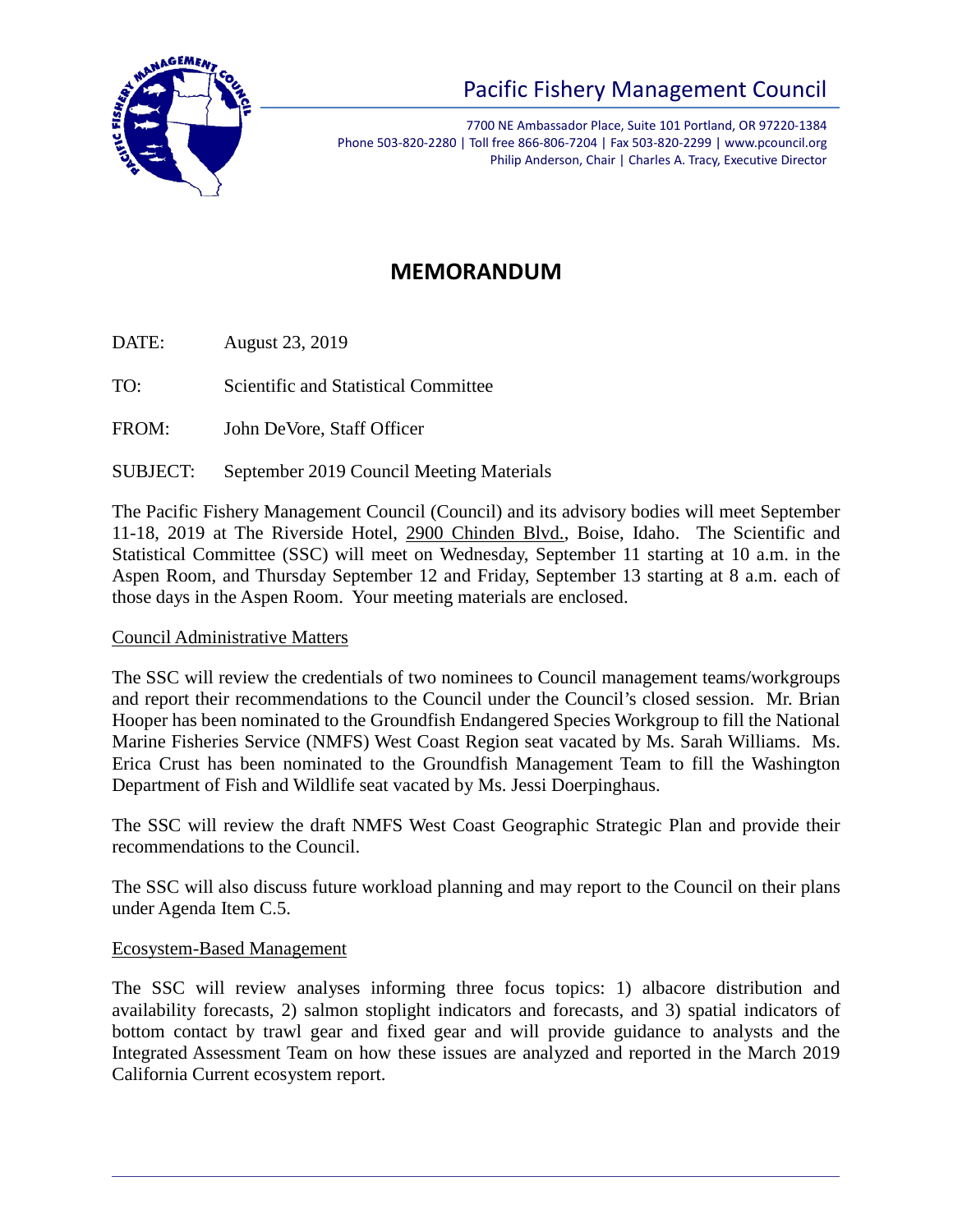The SSC will review scenario planning for the Climate and Communities initiative and provide recommendations to the lead analysts on considerations for developing scenarios.

#### Salmon Management

The SSC will recommend candidate items for an October methodology review by the SSC's Salmon Subcommittee and the Salmon Technical Team.

The SSC will review the final drafts of the coho rebuilding plans and provide their comments and recommendations to the Council.

#### Groundfish Management

The SSC will review and consider endorsing new groundfish stock assessments, catch-only updates, and other assessment analyses as best scientific information available for management decision-making for fisheries in 2021 and beyond.

The SSC will provide scoping recommendations on new phase-in acceptable biological catch (ABC) harvest control rules (HCRs) being considered by the Council. The Council is requesting comment on the criteria for implementing these new HCRs, a time limit for the duration of the phase-in period (or frequency of their use), the types of analyses needed to assess the risk of overfishing, and the preferred timing of a Groundfish Fishery Management Plan amendment process that synchronizes with the 2021-22 biennial specifications decision-making process. The SSC will also review new draft National Standard 1 guidelines for evaluating and implementing carry-over and phase-in provisions within ABC control rules and will provide their comments and recommendations to the Council.

The SSC will recommend 2021 and 2022 overfishing limits (OFLs), stock category designations for newly-assessed stocks, and sigmas for newly-assessed stocks.

The SSC will review two new methodologies proposed to inform future stock assessments. Dr. Leif Rasmuson, Oregon Department of Fish and Wildlife, will brief the SSC on a proposed visual and hydroacoustic survey for semi-pelagic rockfish in waters off Oregon. Dr. Jim Hastie, NMFS Northwest Fisheries Science Center, will brief the SSC on new data-moderate assessment approaches that incorporate length composition data with one or more relative abundance indices. The SSC will recommend to the Council if these proposed methodologies merit a formal review next year. They will also inform the Council if expertise outside the SSC will be needed for any methodology review topic they recommend.

Thank you all for your dedication to West Coast fishery management and the Council process. See you soon.

JDD:kma

Enclosures include: